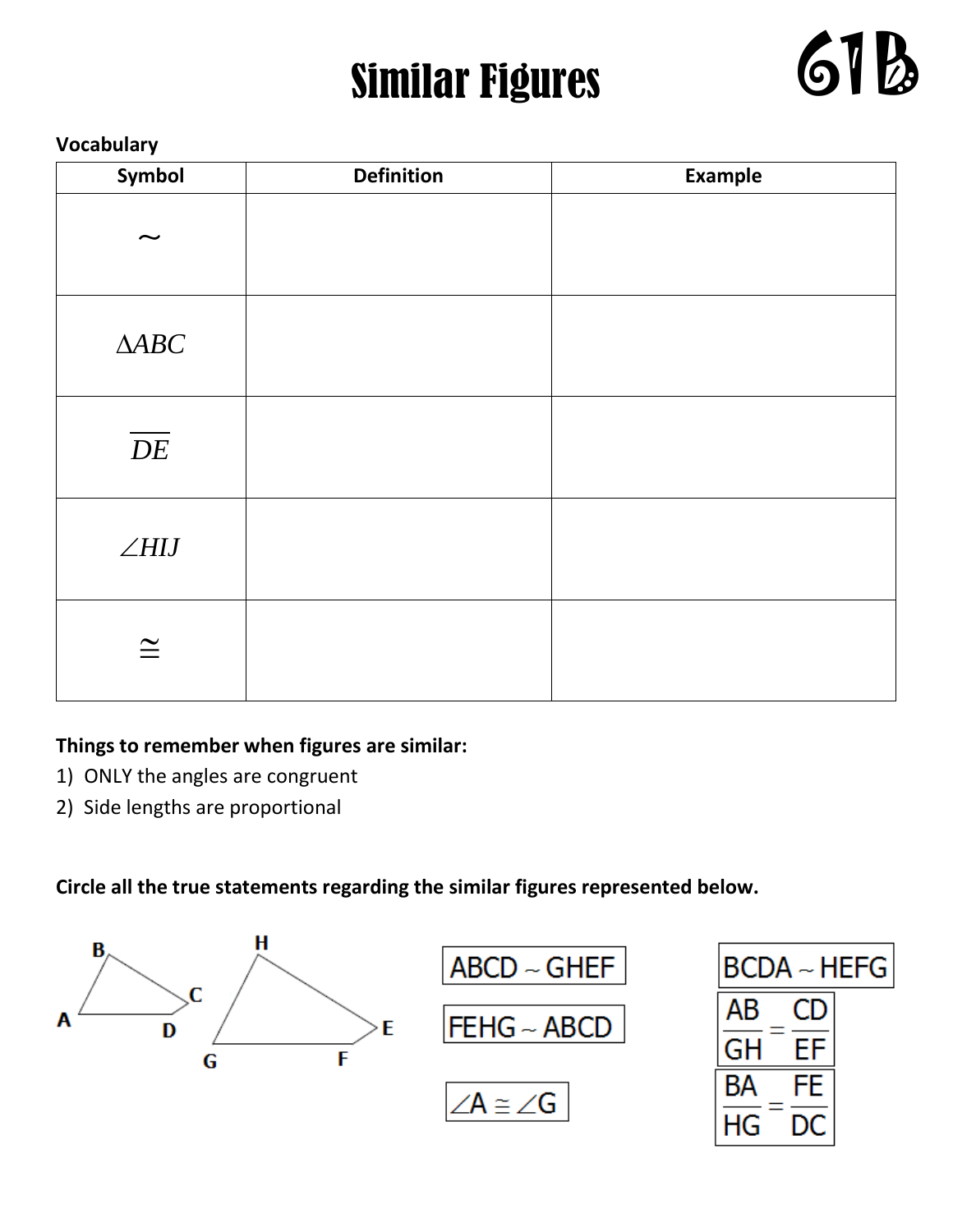# Similar Figures

### **Steps to determine if two figures are similar:**

- 1) Take the first set of corresponding sides and write them as the first fraction of the proportion
- 2) Take the other set of corresponding sides and write them as the second fraction of the proportion.
- 3) Cross multiply
- 4) If it forms a true proportion (the fractions are equivalent) then the figures are similar.



#### **Steps to find a missing measurement:**

- 1) Determine the corresponding sides
- 2) Set up a proportion
- 3) Cross multiply to solve for the missing length
- 4) Label your answer and check your work

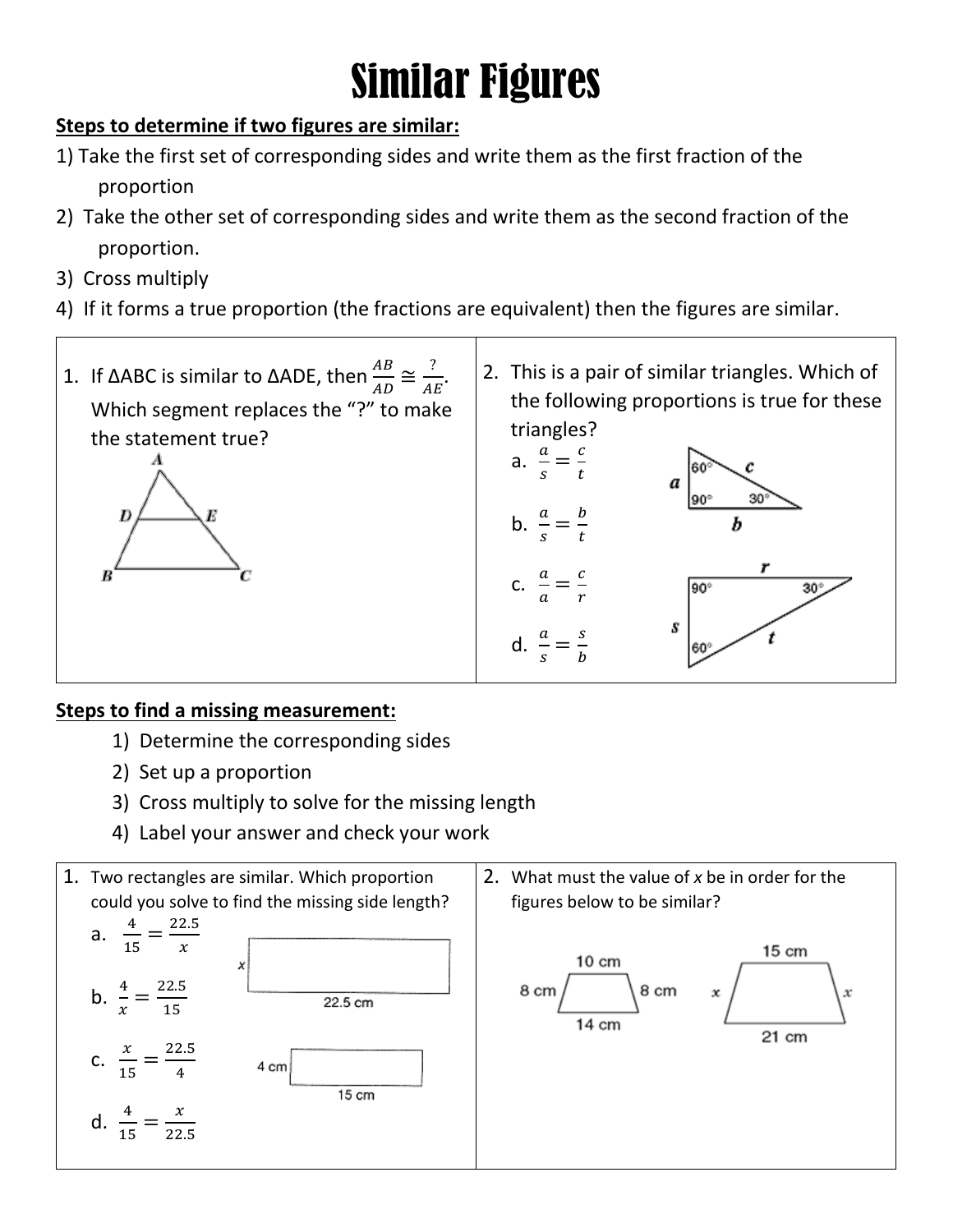# Similar Figures Practice

#### **Determine if the two figures are similar.**



#### **Find the missing measurement.**

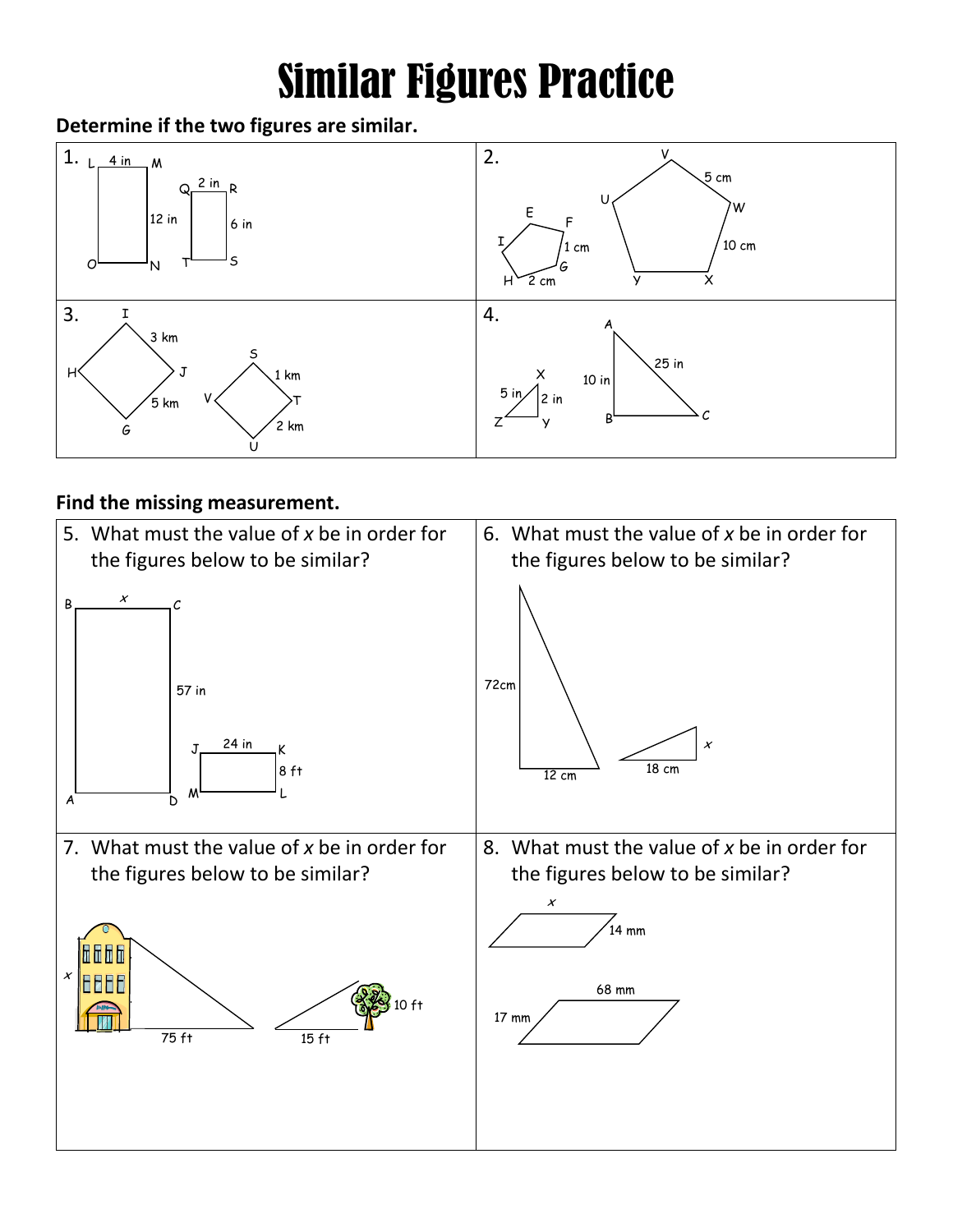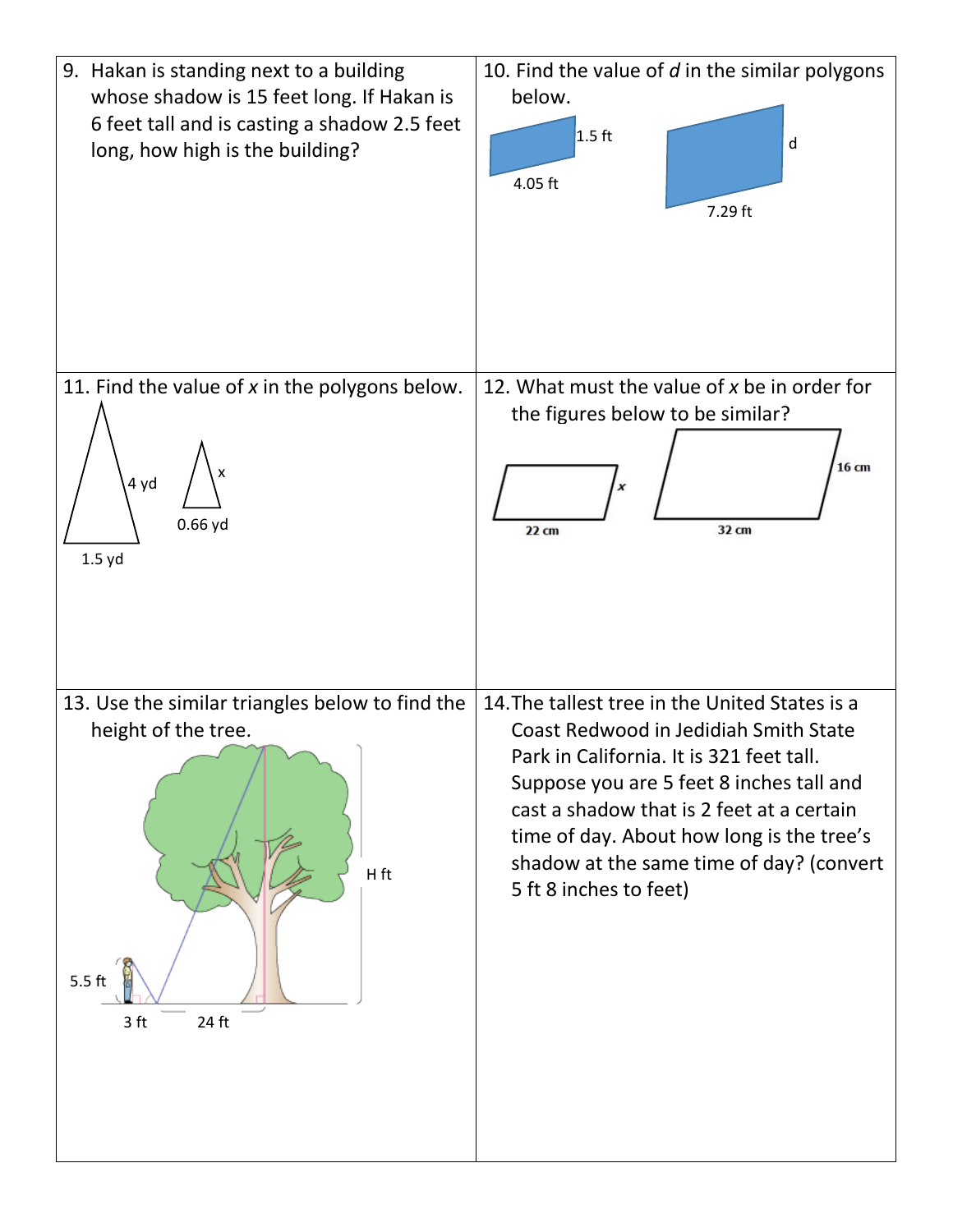### Similar Figures Homework

Find the value of x in each pair of similar figures.